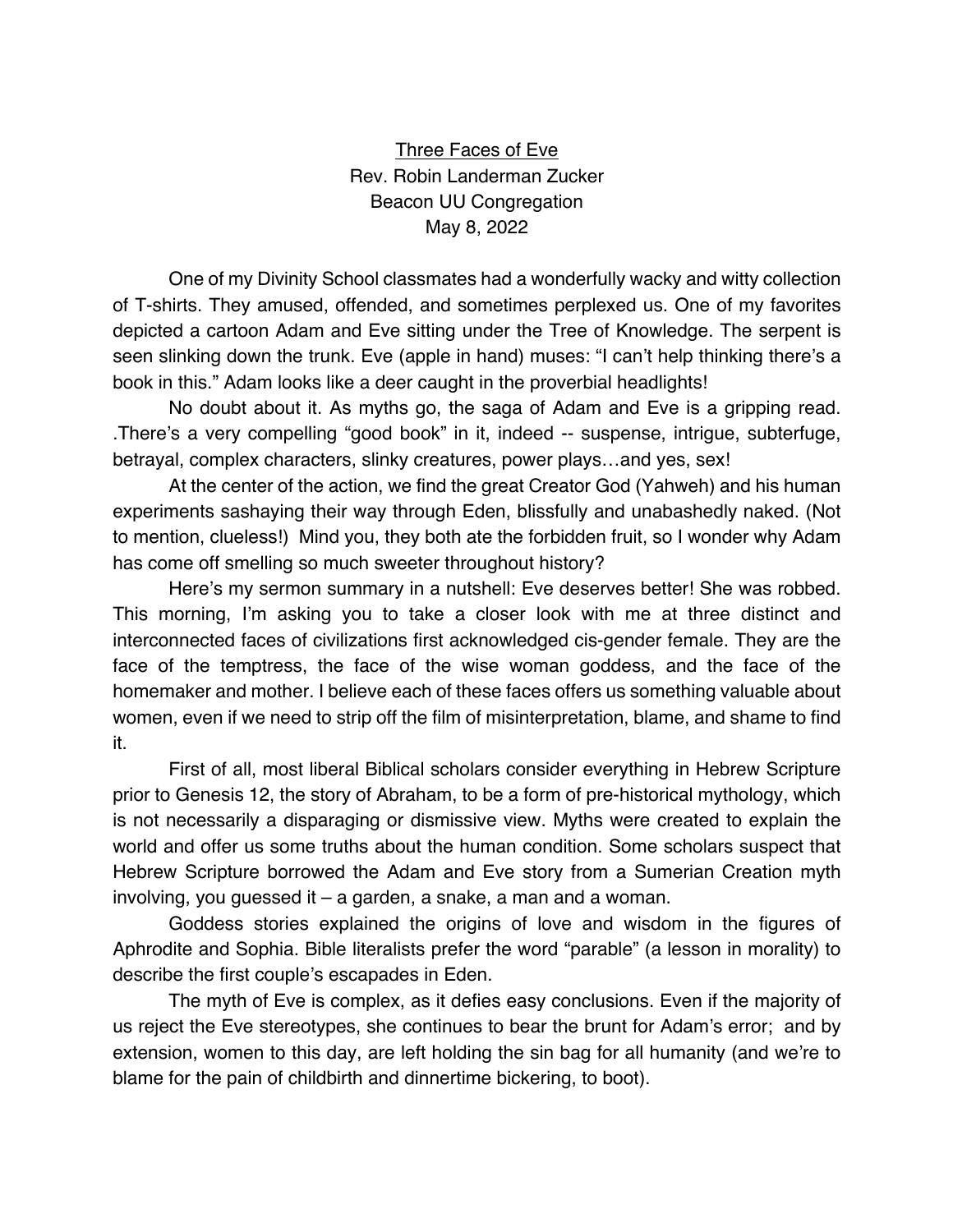What I want to know is: if women are so powerful, so responsible for everything, why aren't we in charge of everything, including our bodies? Ask Justice Alito the next time you see him.

Probably the most common face of Eve is the visage of evil temptress. I was fascinated to discover that "sin" is never explicitly mentioned in the excerpt from Genesis we heard earlier. That's a later Christian addition. In fact, the sin of Eve and the fall of Adam lay the groundwork for the entire Christian doctrine of original sin and ultimate salvation in Christ – the second Adam. This original sin theology was elaborated and emphasized by the early church father, Augustine in the 4th century (still a popular resource, in 2022 for homophobic, transphobic and misogynist screeds)

In her insightful book, Adam and Eve and the Serpent, the feminist scholar Elaine Pagels, underscores the usefulness of this concept of temptation and original sin for justifying the church's authoritarian control of ordinary people (especially females).

She asks: "After all, how could you trust folks who were innately evil and depraved to know how to behave or govern themselves? They needed higher authorities to tell them what to do and how to do it."

In particular, Tertullian, an early church father wrote with considerable vitriol about the evil of women. He is also the father of toxic masculinity, one could argue. To him, women (and Eve, above all others) represented sensuality and the flesh, and thus, became a timeless poster girl for sinners who celebrate the body or question divine authority.

"And do you not know that you are Eve?" asks Tertullian. "The sentence of God on this sex of yours lives in this age; her guilt must of necessity live, too. You are the devil's gateway…the first deserter of the divine law; you are she who persuaded him whom the devil was not valiant enough to attack. You destroyed so easily God's image, man."

Thanks to Tertullian and his cronies, thousands of women have been burned, stoned, drowned, and disowned for supposedly going against prevailing male-dominated Western religious doctrine. Today's headlines echo this chilling indictment, in the Muslim world as well. Just yesterday, I heard an NPR report that Afghani females must wear a face covering or their male guardians could be jailed or fired.

I suppose I'd ask Tertullian , if he was willing to address so lowly a creature as myself (if he hadn't fainted or croaked from the sight of a creedless she-clergy) why Adam isn't somehow responsible for his own choices? His own sexuality? Was he so henpecked? Why does Adam deserve or warrant such protection?

My colleague, the Rev. Sharon Dittmar answers this query. She argues that the bottom line is our attempt to "to protect Adam (and to protect ourselves) from death. Ditmar writes that "Although Genesis 3 is the mother of all sin stories, it is really a story about sexuality and mortality. The tree of knowledge of good and evil is really a tree of sexual wisdom and awareness."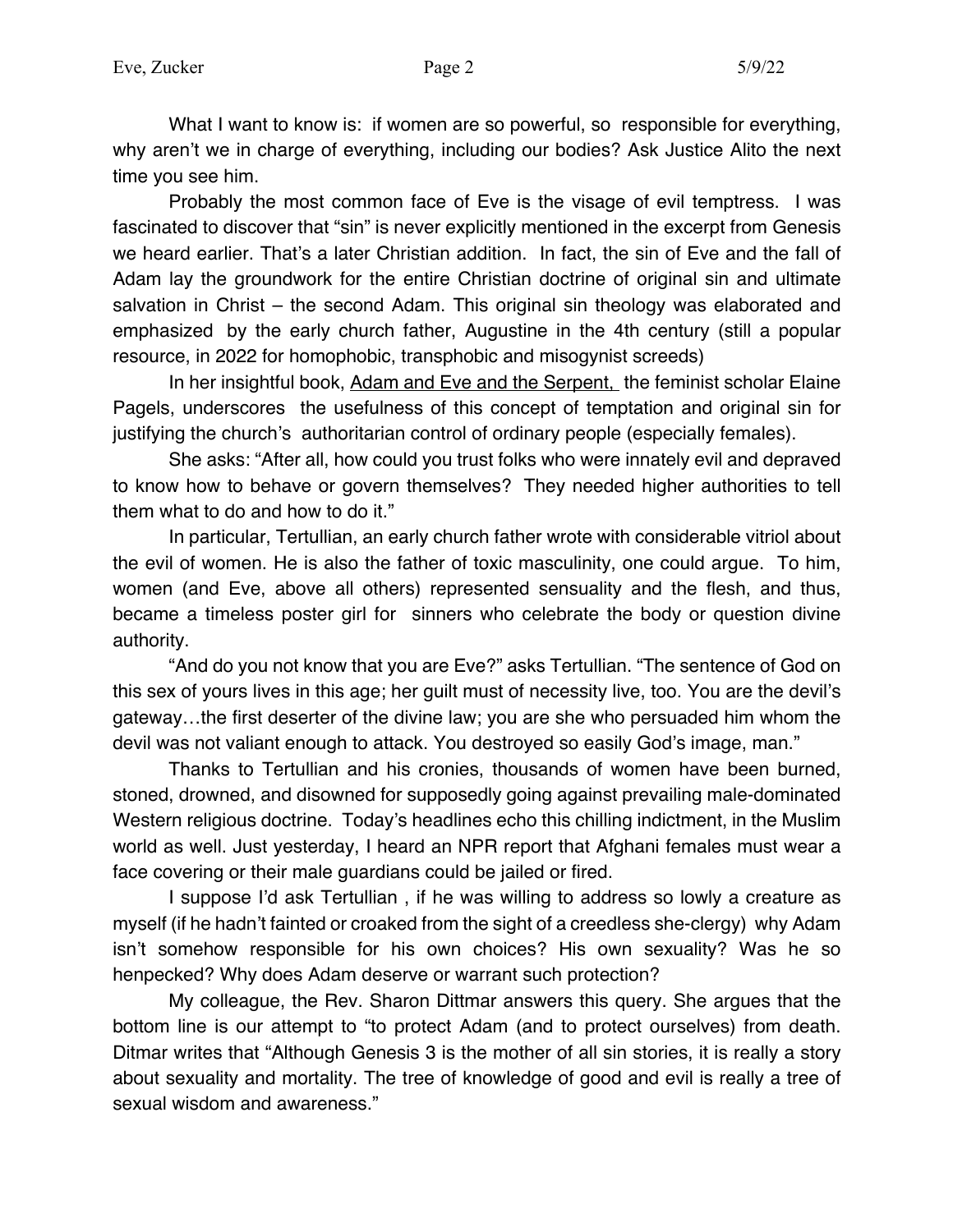Just like girls today, Eve matures first and she is the curious one, a bit more "with it." She's the philosopher to Adam's frat boy. Some call Eve the first Rabbi and Adam the first redneck although this is a bit harsh in my view. Eve doesn't deserve to be bashed, and neither does Adam. In actuality, Eve may have more in common with one of the socalled "creatures" in the Garden of Eden than she does with Adam. This is where Eve's second (less acknowledged) face as a wise woman goddess and as the merged symbol of sensuality, nature, and spirituality emerges. Did you know that the serpent is an ancient and widely-revered symbol of female divinity and was often the consort of the Earth Goddess?

Perhaps you're familiar with the famous image of St. Patrick beating the snakes out of Ireland? That image depicts the expunging of Celtic paganism, with its reverence for goddesses and nature in the  $4<sup>th</sup>$  century, and in its place, the establishment of Christianity with its patriarchal male God and its view of man as rational and women as depraved. The body becomes a vehicle of shame. Conjure up just about any classical painting of Adam and Eve after the proverbial "Fall," and they are hunched over and grasping at fig leaves to cover their sexuality.

It's tricky, for fundamentalists in particular, to make the leap from Eve as corrupter to Eve as a sensual wisdom goddess. Our society and religious culture remains steeped in a brew of sexism and patriarchy that's simmered for years. Strong, sensual women take the hit. There's something suspect about them unless they fit a stereotype and stick with it – Barbie girl, tomboy, sex kitten, power player, *housefrau.*

You'd think we would be over this nonsense by now, especially in an age when defining a woman has become more complex and nuanced – cis gender, trans, gender queer, gender fluid, womyn, to name a few. But, the nonsense runs deep. During a recent vigil in response to the leaked Supreme Court document about Roe v Wade, the NYT ran a photo of a baby boomer woman holding a sign that read: "I can't believe we are still protesting this >>>>>>( expletive deleted)."

You may recall the rabid news coverage of Hilary Clinton's hair, makeup and footwear choices back while she was Secretary of State. Hilary plays with the big boys, and for most of her amazing career, she survived by cutting off her metaphorical hair.

You may disagree, but I sense that, until recently, Hilary has had little latitude to display a face of sensuality or softness. And, then, she makes the front page as she is chided for going make-up free, growing her hair, ditching the contact lens, and going barefoot.

Her response: "I feel so relieved to be at the stage I'm at in my life right now. Because you know if I want to wear my glasses I'm wearing my glasses. If I want to wear my hair back I'm pulling my hair back. You know at some point it's just not something that deserves a lot of time and attention. And if others want to worry about it, I let them do the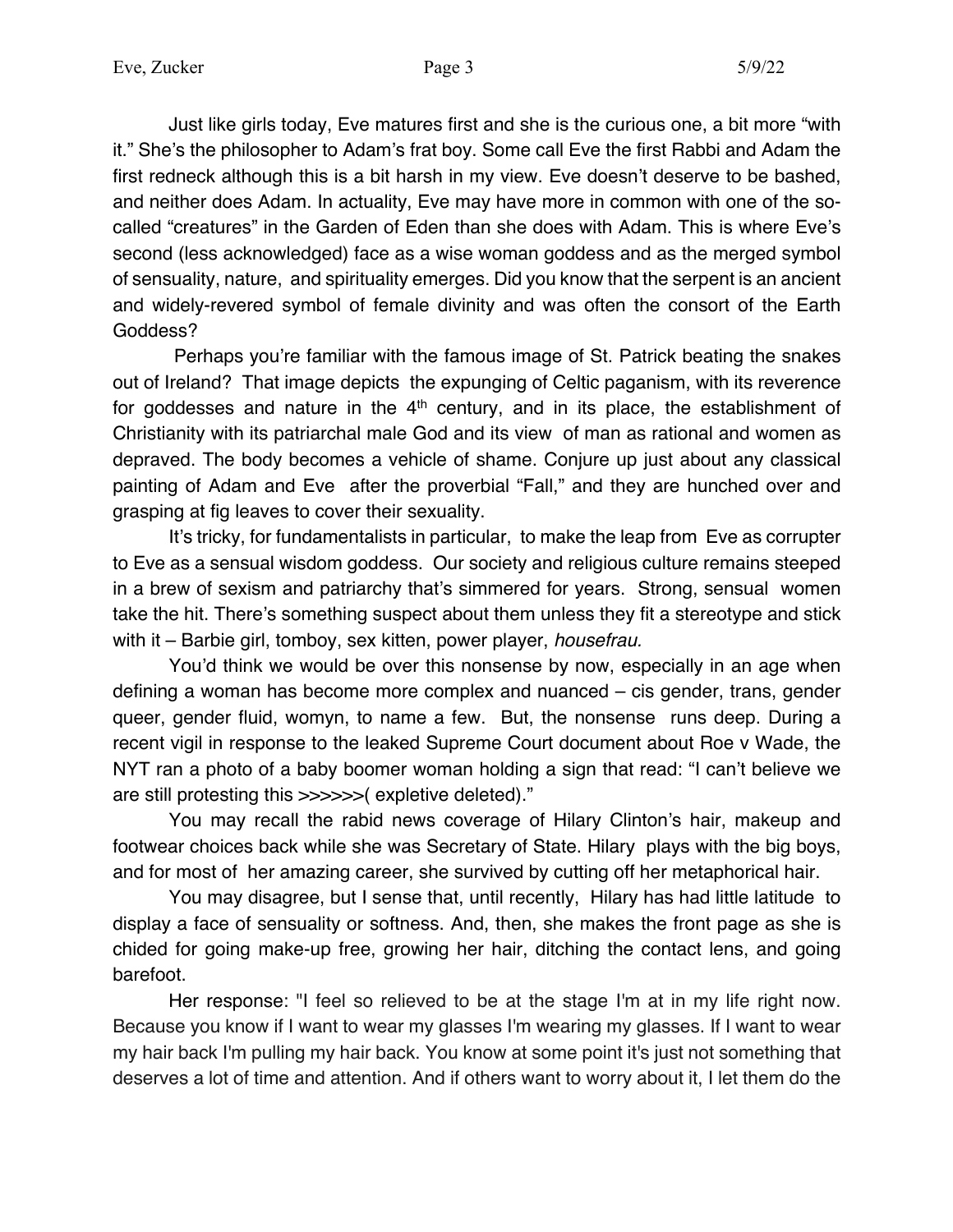worrying for a change." In other words, she earned this freedom by rising to the top in a man's world…but it took years.

Hilary was able and most willing to display her maternal instincts. It may be entirely voluntarily, but some women may feel compelled to toss a shroud over the third face of Eve – that of Mother, nurturer, and/or partner. Others may feel that it is the only face they are empowered to wear, while, increasingly, contemporary women can and do choose to forego motherhood entirely without being pitied or shunned by society.

Do you remember that perfume commercial for Enjoli ( the 8 hour perfume for the 24 hour woman!) in which the quintessential 1980's power babe "brings home the bacon, fries it up in a pan, and never lets you forget you're a man? " The only thing missing is burp the baby and wax the floor. The advertising industry must have picked up on the angst women felt to hit this mark.

I found a funny joke that makes a valuable point about what we do and do not expect from women, beginning with Eve. In it, Adam was walking around the Garden of Eden feeling very lonely, so God asked Adam, "What is wrong with you?" Adam said he didn't have anyone to talk to. God said he was going to give him a companion and it would be a woman."

"He said this person will cook for you and wash your clothes, she will always agree with every decision you make. She will bear you children and never ask you to get up in the middle of the night to take care of them. She will not nag you, and will always be the first to admit she was wrong when you've had a disagreement. She will never have a headache, and will freely give you love and compassion whenever needed." Adam asked "What would a woman like this cost me??" God said an "arm and a leg." Adam said "What can I get for a just a rib???" The rest is history.

Well - Not so fast. Maybe you've heard of Lilith? She's Adam's mythical first wife from Jewish legend. Apparently, she was created as Adam's equal, simultaneously from the same dust, and she took their equality literally. She wouldn't defer to him and when God tried to play marriage counselor, Lilith wouldn't listen to him either. As a result, she was banished and Eve was created.

So, Eve isn't Lilith, she's a slightly more obedient helpmate ; but she still isn't the Enjoli woman or Yahweh's description of the ideal dame. Better than that, I reckon – she represents a more balanced female, a cis gender one, it's worth noting again – the merger of spirit, mind, and flesh creating life. Significantly, Eve is only given her name, which means life-bearer, *after* they are expelled from the garden. Eve can now usher in life as well as death, and as such, she (as the symbol of womanhood) bears the brunt for our finitude, too. Oy!

In the peculiar vision of Church Fathers, Eve must have tricked Adam, must have seduced him. He wouldn't have tasted the fruit if he knew it would lead to death, or would he? As the Rev. Dittmar argues: "Might Adam and Eve both be responsible for their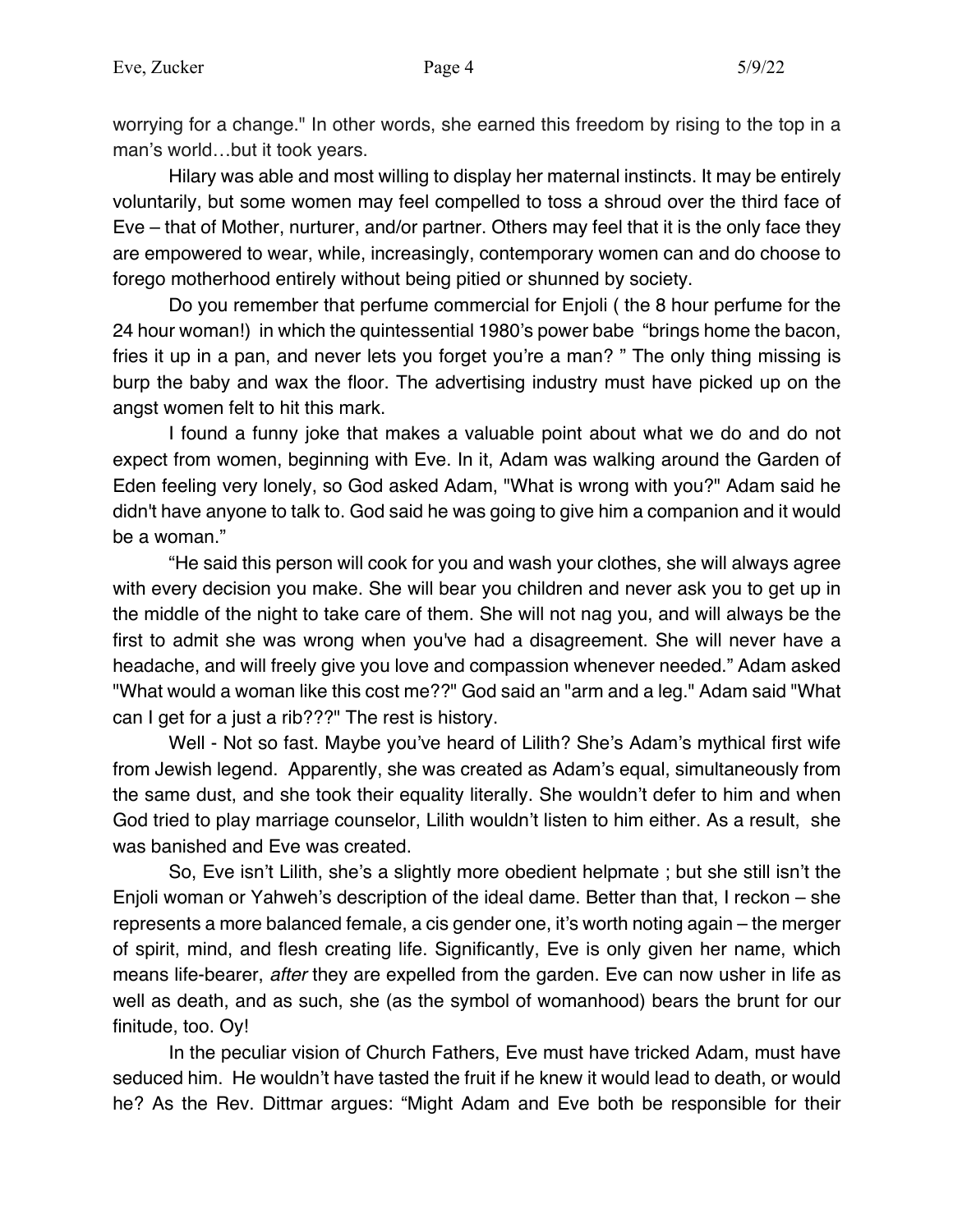choices. Maybe it was really boring being innocent, childlike immortals in a garden that met all their needs except the need for freedom and growth?"

It's just too simplistic to make Eve the villain by claiming that she and Adam (and humanity by extension) could have lived happily ever after in the "kindergarten of Eden" if the first female had obeyed Yahweh. Life might have been easier for them, but they would have had to give up so much. Eden would have devolved into a numb utopian gated community. There would be no deep feeling, no laughter or tears or triumph or disappointment.

"The grass would grow high around the Tree of Knowledge of Good and Evil until it disappeared from view, for there would be no one to tend it." But Eve didn't let that happen, and this recognition makes her a heroine. She was willing to take the first steps towards adulthood. And for this, Unitarian Universalists consider the Eden story as one of Original Blessing of free will.

Yahweh and the serpent each tell the coddled couple portions of the truth. Yahweh explains that by eating from the tree of good and evil, they will die. He's right – knowledge issues in mortality (although Adam lives to be 930 years old!) It's a myth, right? The serpent fills in the important blanks and the couple decides to take their chances: "You will not die (meaning that particular day), for God knows that when you eat your eyes will be opened, and you will be like God, knowing goods and evil."

Not to mention guilt. Such a thing did not exist before that fateful bite. No shame, no guilt, no Jewish mother stereotypes or jokes. I can hear it now, echoing through history, "It's alright, Cain, I'll just sit here in this dark tent, while you go off to the land of Nod!" On this topic, I think I'll leave the dysfunction of the first family for another Sunday.

Eve wears at least three faces, and if we examine and blend them with clear eyes and care, we can reclaim and esteem her as a role model for all gender identities. Whether she truly existed or not, Eve as symbol and metaphor brought knowledge, curiosity, courage, sensuality, and the fullness of life to humanity. And, yes, she ushered in the reality of death, which some would argue motivates a full life in the first place. If we gaze with love and appreciation at her visage we can detect the angles of mature womanhood, as well as all the challenges of partnership, parenthood, pain, pleasure, pride and regret.

She is the epitome of what the author Chelsea Wakefield calls the Luminous Woman …"one who has archetypal fluency and is not trapped by narrow definitions of herself. Her depths inform her that she is much more than her titles, social standing, appearance, talent or role. She does not shrink from life or life's challenges, she embraces her destiny as it unfolds. The luminous woman is not afraid of her shadow. She has made peace with her dark emotions and her past. She is not overly identified with her wounds. She has gathered their gold and moved on. She is not shame bound. She lives in women of all ages – the maiden, the mother, and the crone. Any woman can be luminous."